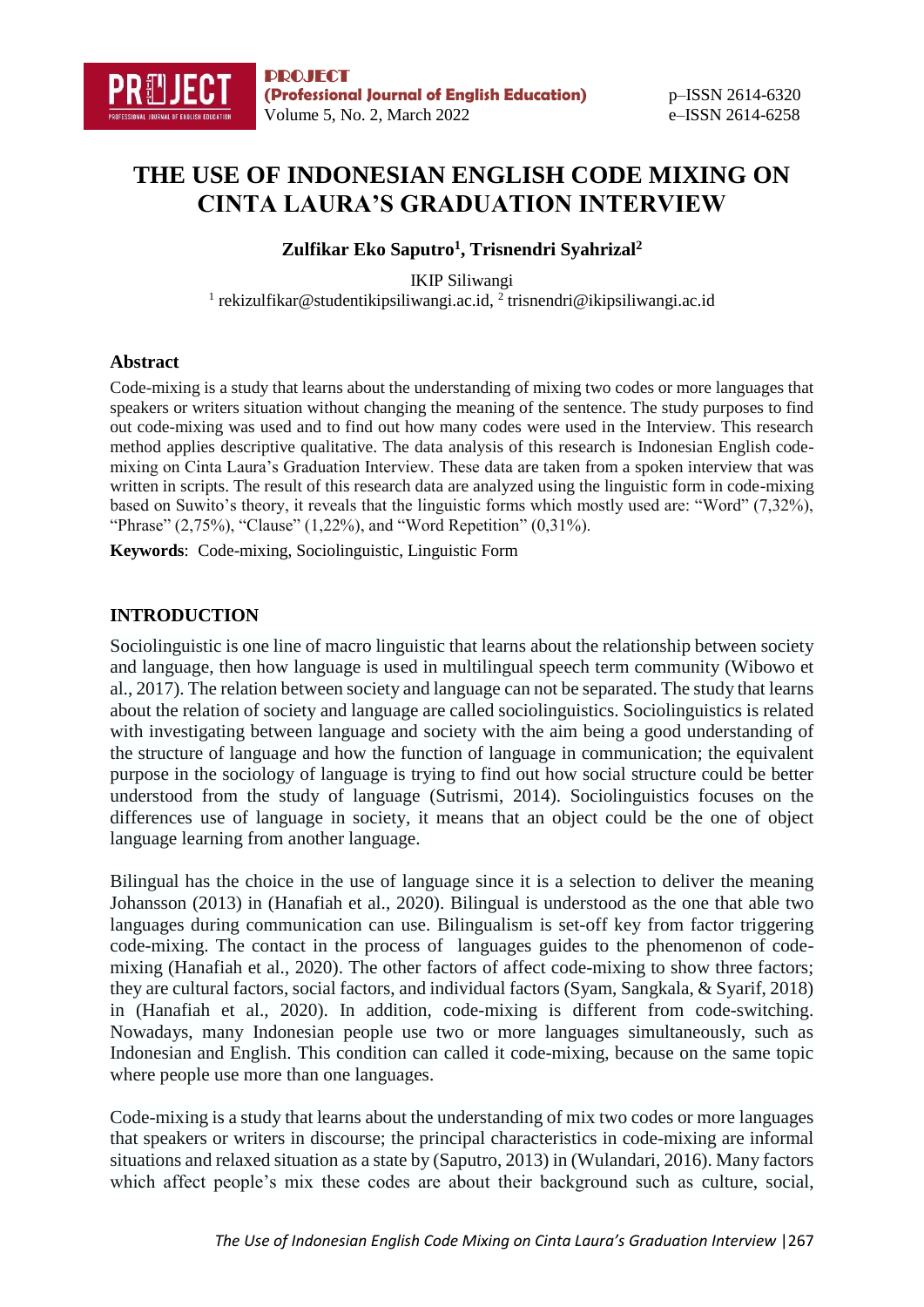

education, economic, and etc. Code-mixing occurs as the result of bilingualism. It happens oftentimes are the middle of bilingual communities. Code-mixing is the mix code of words or phrases in the course of a sentence from two dissimilar grammatical systems (Mohammed et al., 2015). Code-mixing happens in daily life such as in interviews, speeches, conversations, seminar, and so much more.

The Researchers chooses interview from Cinta Laura when she graduated from Columbia University to become the source or object in this research. Cinta Laura is one of talent artist from Indonesia. Cinta Laura always speaks in two languages, Indonesian and English at the same time. The reason she always speaks in two languages is because related to her parent, educational background, and environment. The interesting one of takes this interview because when The Researchers listen carefully about her interview oftentimes she mixes her state between Indonesian and English. Basically she uses Bahasa on the topic, but she inserts English at the same time. It is very interesting to study the types of code-mixing. Therefore, this is the reason why the researchers are interest to analyze it. Moreover, The Researchers hope this research can give knowledge about code-mixing phenomenon that can happen in social life.

#### **METHOD**

The type of the research involves descriptive qualitative study. The researchers describe this research using a linguistic form of the word written from the interview. According to Nuraeni & Farid (2018) state that qualitative data usually include recorded spoken data and transcribed to textual form into written notes or documents. The subject of this research is from Cinta Laura's Graduation Interview and the object is the use of code-mixing which is used when she answers questions from the interviewer. The data collected from the interview video of VOA Indonesia. Otherwise, with quantitative data, the qualitative data is a bit difficult to be gathered. In qualitative research, there is no assertive limitations on what can be considered data. (Richards, 2005) in (Wibowo et al., 2017) concludes that qualitative research can treat everything around the topic for potential data. In analyzing the data, the researchers analyzed and describe the steps based on the theory from Suwito about code-mixing form.

# **RESULTS AND DISCUSSION**

# **Results**

From the analysis of data above, it reveals that the linguistic forms which mostly used are: "Word" (7,32%), "Phrase" (2,75%), "Clause" (1,22%), and "Word Repetition" (0,31%). The Researchers did not find Idiom and Baster. The most amount from a form of code-mixing is word that followed by phrase as the second, clause as the third, word repetation as the forth whereas the two from form of code-mixing is not be used such as idiom and baster. Based on the video of the interview, the researchers did not find the statement that contains idiom and baster which be used by Cinta Laura. From this spoken interview that was written in scripts, Cinta Laura used 11,59% code-mixing that classified in result part from 328 words of Indonesian English. This phenomenon can be called code-mixing.

# **Discussion**

Based on the analysis of data above, it reveals that the researcher found 4 types of code-mixing in the utterance of Cinta Laura's Graduation Interview. This research divides the sentence using code-mixing form theory analysis by (Suwito, 1985) in (Nuraeni & Farid, 2018).

# **1. Word of Code-mixing**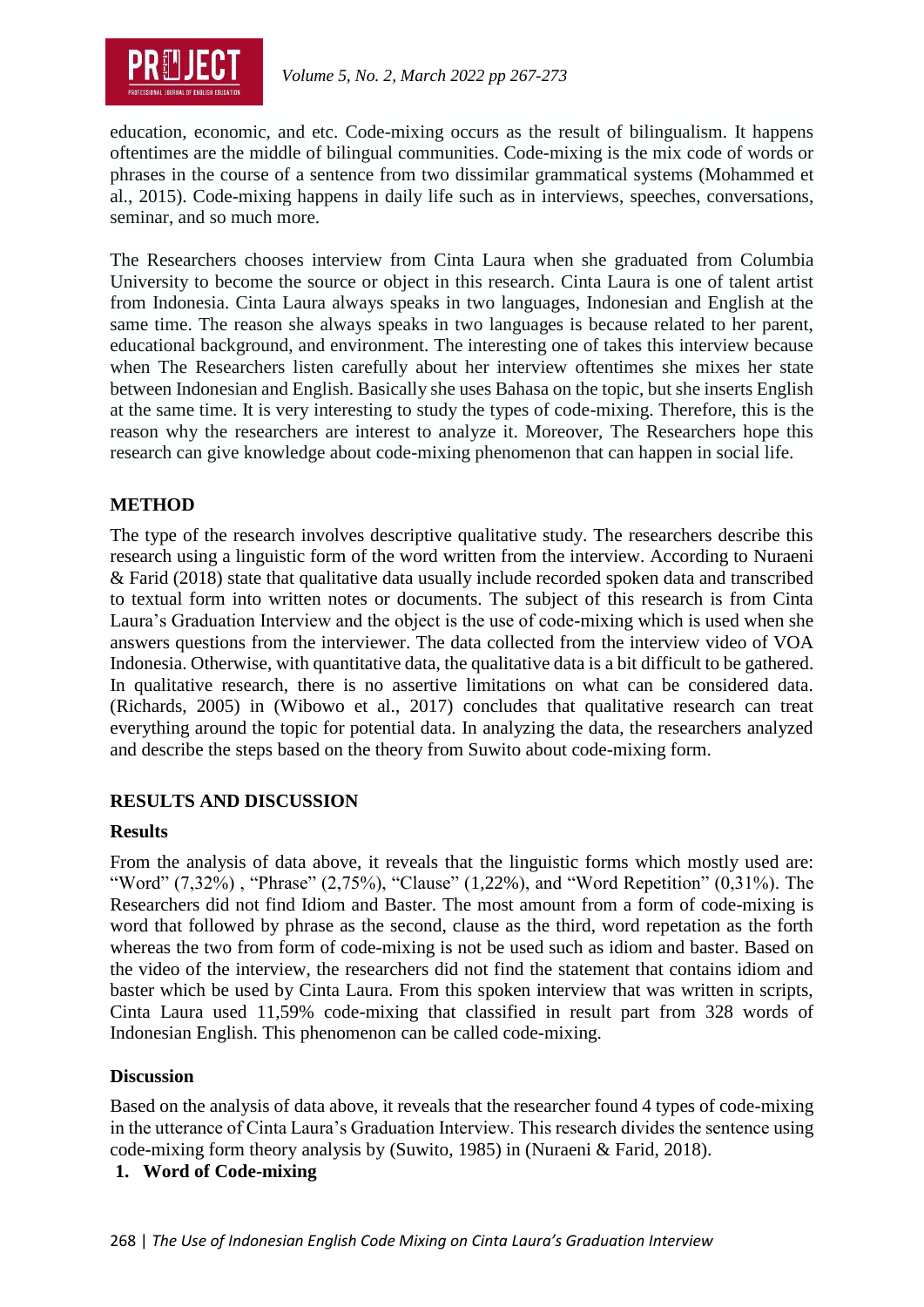

Data 1: *Kalo di Amerika biasanya kan* **undergraduate** *S1 itu 4 tahun, tapi aku selesai 3 tahun.*

As we see most of the utterance use Indonesian but then one of the word "undergraduate" is English. They mix code in one utterance. However, this "undergraduate" can be considered as word of code-mixing. Based on theory from (Mohammed et al., 2015) that Code-mixing is the mix code of words or phrases in course of sentence from two dissimilar grammatical system. As seen, "undergraduate" as word among other Indonesian words, this phenomena is regarded as Code-mixing.

#### Data 2: *…aku sedikit tiba tiba* **shaky**.

The word of "shaky" is English word from the Indonesian utterance. And it can be as word of code-mixing. Based on theory from (Mohammed et al., 2015) that Code-mixing is the mix code of words or phrases in course of sentence from two dissimilar grammatical system. As we can see that "shaky" word is between Indonesian utterance, therefore it can be inserted as Code-mixing.

#### Data 3: *Aku orangnya* **determine** *banget.*

The word in underline is word of code-mixing because it appears among Indonesian utterance. Based on theory from (Mohammed et al., 2015) that Code-mixing is the mix code of words or phrases in course of sentence from two dissimilar grammatical system. However, when we find one word in different language from the utterance it can be defined as code-mixing.

#### Data 4: *Kita harus* **confident** *sama diri kita sendiri.*

The word in underline it shows code-mixing. They mix of code in Indonesian English utterance. Based on theory from (Mohammed et al., 2015) that Code-mixing is the mix code of words or phrases in course of sentence from two dissimilar grammatical system. The word of "confident" in Indonesian utterance can be considered as code-mixing.

#### Data 5: *Aku juga jadi TA buat* **Professor** Herbert Terrance.

As we find word of "Professor" is an English word from Indonesian utterance. They mix of code in one utterance. Based on theory from (Mohammed et al., 2015) that Code-mixing is the mix code of words or phrases in course of sentence from two dissimilar grammatical system. It means that "professor" in Indonesian utterance can inserted as code-mixing.

#### Data 6: 90% **sure** *aku bakal pindah ke…..*

The word of "sure" is an English word among Indonesian utterance. It shows as word of code-mixing. Based on theory from (Mohammed et al., 2015) that Code-mixing is the mix code of words or phrases in course of sentence from two dissimilar grammatical system. It means that word of "sure" from Indonesian utterance above can included as code-mixing.

#### Data 7: **Chill** *aja, aku kan gak pernah…..*

As we see that most of the utterance above used Indonesian, but the word of "chill" is in English. It can be inserted as word of code-mixing. Based on theory from (Mohammed et al., 2015) that Code-mixing is the mix code of words or phrases in course of sentence from two dissimilar grammatical system. However, when we find one word in different language from the utterance, the phenomena is regarded as code-mixing.

Data 8: *khusus ini, aku akan* **obviously** *pindah ke* LA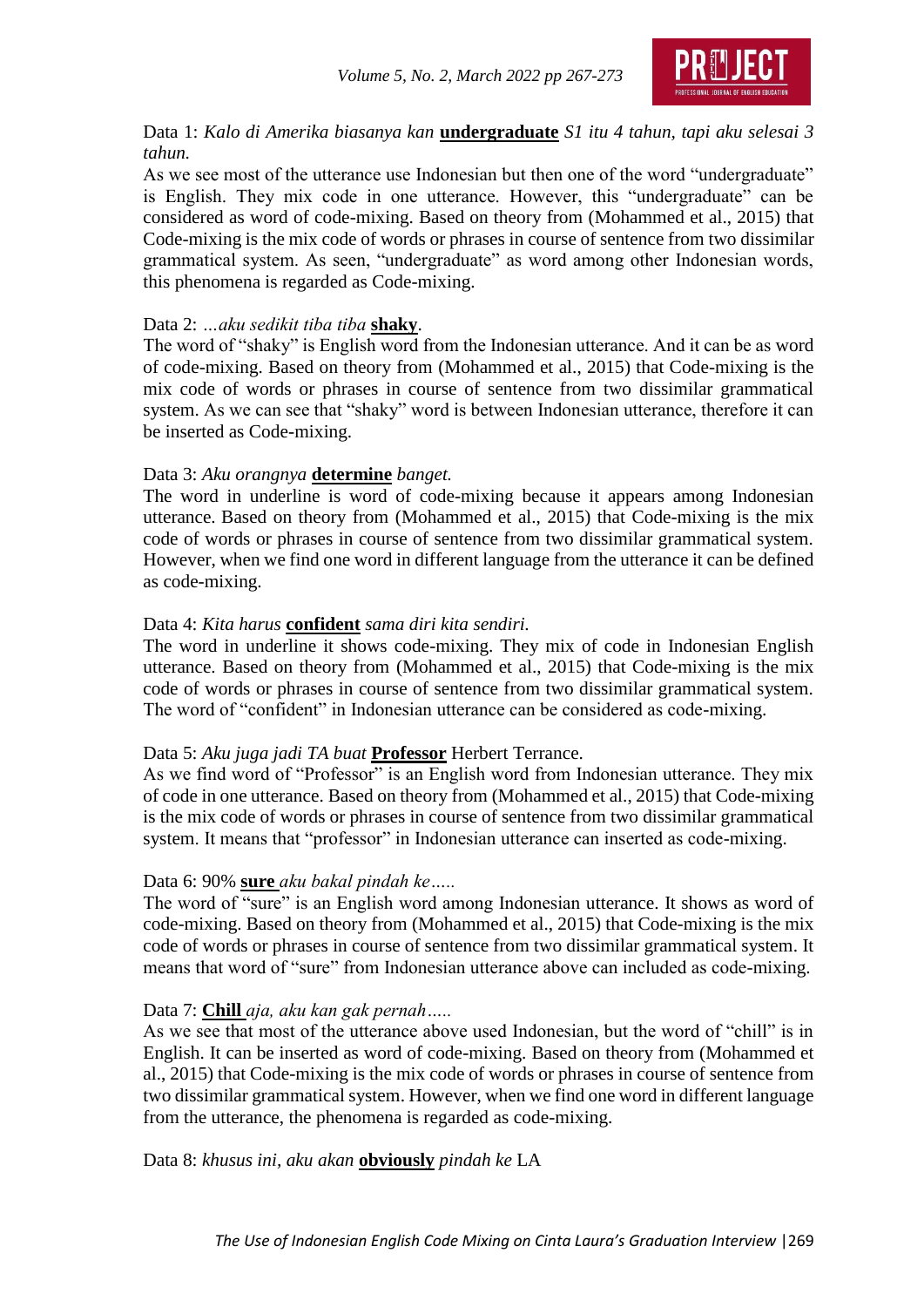

As we find the English word of "obviously" in Indonesian utterance above, it shows as word of code-mixing. Based on theory from (Mohammed et al., 2015) that Code-mixing is the mix code of words or phrases in course of sentence from two dissimilar grammatical system. As seen "obviously" as English word among other Indonesian words, this phenomena is included as code-mixing.

#### Data 9: *karena aku udah punya* **agent** *disitu.*

The word of "agent" is an English word in among other Indonesian words. They mix of code in one utterance. Based on theory from (Mohammed et al., 2015) that Code-mixing is the mix code of words or phrases in course of sentence from two dissimilar grammatical system. It can shows that "agent" in Indonesian utterance above can be considered as word of code-mixing.

#### Data 10: *Aku bakal coba* **acting** *di Amerika.*

The word in underline above is a word of code-mixing. As seen, the English word of "acting" is in the middle of Indonesian words. Based on theory from (Mohammed et al., 2015) that Code-mixing is the mix code of words or phrases in course of sentence from two dissimilar grammatical system. However, this "acting" in Indonesian utterance above can be considered as word of code-mixing.

#### Data 11: *Kalo lagi* **semester** *lagi sekolah itu bener bener* 100% **focus** *aku di sekolah.*

The words of "semester" and "focus" is from English in Indonesian utterance. It can shows as word of code-mixing. Based on theory from (Mohammed et al., 2015) that Code-mixing is the mix code of words or phrases in course of sentence from two dissimilar grammatical system. However, when we find one word from the utterance in different language it can be defined as code-mixing.

# Data 12: *Itu* **opportunity** *yang besar banget dan susah banget untuk orang dapetin itu.*

The word in underline "opportunity" shows as code-mixing. They mix of code in Indonesian English utterance. Based on theory from (Mohammed et al., 2015) that Codemixing is the mix code of words or phrases in course of sentence from two dissimilar grammatical system. Therefore, when we find a word in different language from the utterance, it can be defined as code-mixing phenomena.

Data 13: *Kayak misalnya dulu sempet ada banyak* **haters** *yang bilang "oh cinta gak pinter*.. The word in underline above is a word of code-mixing, because this English word found in Indonesian utterance. Based on theory from (Mohammed et al., 2015) that Code-mixing is the mix code of words or phrases in course of sentence from two dissimilar grammatical system. . As we can see that "haters" word is between Indonesian utterance, therefore it can be inserted as Code-mixing.

# Data 14: *Pertama generasi muda harus kerja keras, kedua harus disiplin, ketiga harus jujur* **and** *keempat pantang menyerah.*

As we see most of the utterance used is in Indonesian, but the one word "and" is English word. It means that "and" can be considered as code-mixing. According to Hoffman (1991) in (Sutrismi, 2014) Intra sentential code-mixing is the type of code-mixing that happens underneath phrase, clauses and also sentence boundaries. As we can see that "and" is between Indonesian words, therefore it can be inserted as code-mixing phenomena.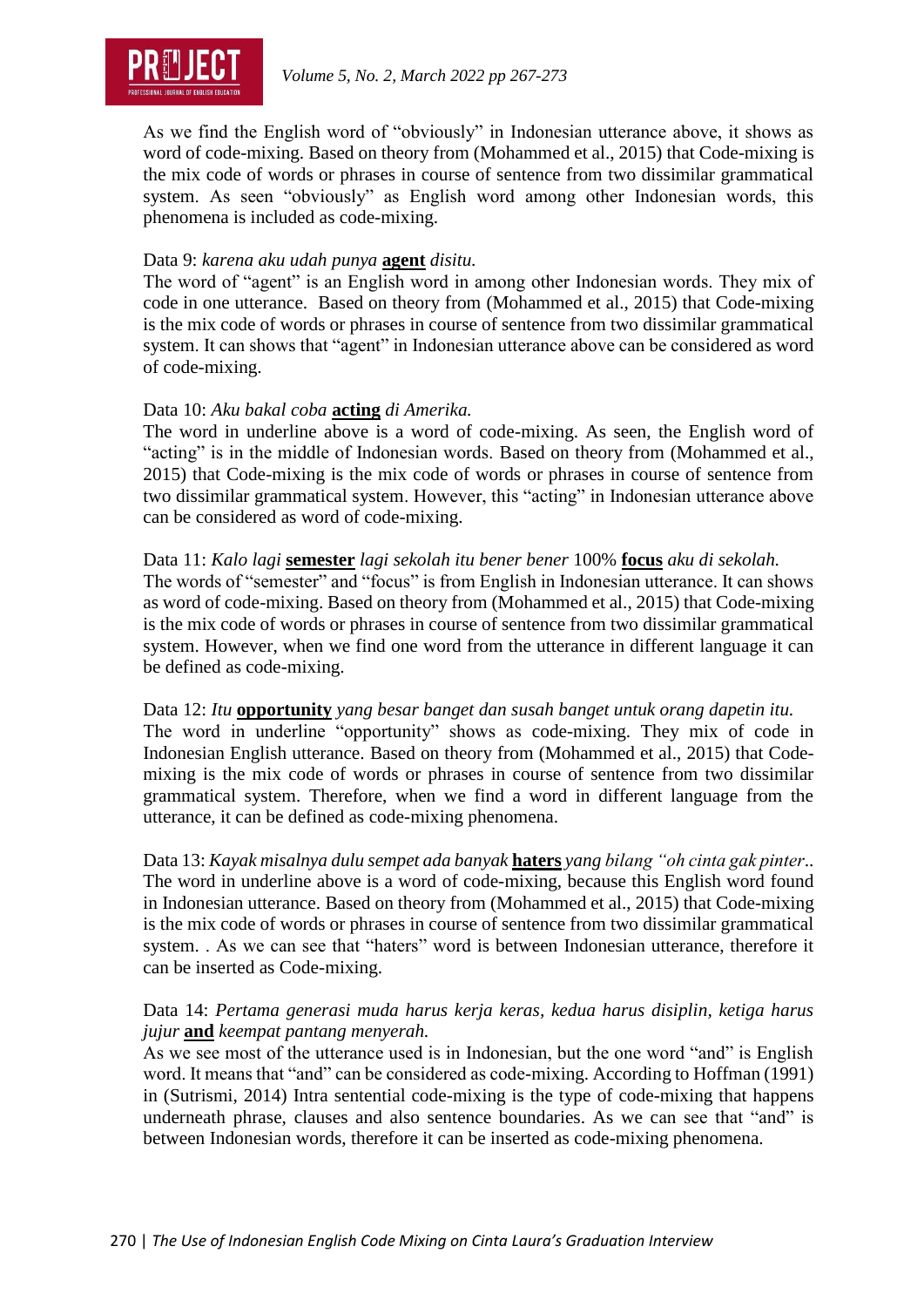

# **2. Phrase of Code-mixing**

# Data 1: *Dan aku hampir gak punya* **social life.**

The phrase in underline above is a phrase of code-mixing, because this English phrase found in Indonesian utterance. According to Hoffman (1991) in (Sutrismi, 2014) Intra sentential code-mixing is the type of code-mixing that happens underneath phrase, clauses and also sentence boundaries, as when a Indonesian-English bilingual said: *dan aku hampir gak punya* social life (I almost didn't have social life). This utterace said by Indonesian mix with English. Therefore, it can be inserted as code-mixing.

# Data 2: *Aku juga jadi TA*, **teaching assistant** *buat….*

As we see that "teaching assistant' is an English phrase in Indonesian utterance. It can be included to phrases of code-mixing. According to Hoffman (1991) in (Sutrismi, 2014) Intra sentential code-mixing is the type of code-mixing that happens underneath phrase, clauses and also sentence boundaries, as when an Indonesian-English bilingual happened, it can be regarded as code-mixing.

# Data 3: *Sejak aku dapet tawaran untuk menjadi* **road scholar** itu….

This phrase in underline above is a phrase of code-mixing. However, that "road scholar" phrase of English among Indonesian utterance. According to Hoffman (1991) in (Sutrismi, 2014) Intra sentential code-mixing is the type of code-mixing that happens underneath phrase, clauses and also sentence boundaries. However, when we find one word from the utterance in different language it can be defined as code-mixing.

# Data 4: …..*tapi juga bisa jadi* **International actress**.

The English phrase in Indonesian utterance above, it shows code-mixing. According to Hoffman (1991) in (Sutrismi, 2014) Intra sentential code-mixing is the type of code-mixing that happens underneath phrase, clauses and also sentence boundaries. It means that "International actress" as phrase in Indonesian utterance is regarded as code-mixing.

# Data 5: *Aku juga jadi TA,* **Teaching Assistant** *buat*…

As we find the phrase of "Teaching Asistant" is an English phrase found from Indonesian utterance. According to Hoffman (1991) in (Sutrismi, 2014) Intra sentential code-mixing is the type of code-mixing that happens underneath phrase, clauses and also sentence boundaries. As seen that "teaching assistant" as phrase among Indonesian utterance, this phenomena is regarded as code-mixing.

# Data 6: …..*kalo lagi* **summer holiday** *sama* **winter holiday** *aja.*

From this Indonesian utterance there are two English phrase. As when an Indonesian English bilingual happened, it shows code-mixing According to Hoffman (1991) in (Sutrismi, 2014) Intra sentential code-mixing is the type of code-mixing that happens underneath phrase, clauses and also sentence boundaries. As seen, "summer holiday" and "winter holiday" as phrases between other Indonesian words, this phenomena can be regarded as code-mixing.

# **3. Clause of Code-mixing**

# Data 1: **My hard work paid off,** *aku udah…aku kerja keras banget…*

The English clause in the Indonesian utterance above, it shows code-mixing. However, they mix of code in one utterance. According to Wardhaugh (1986) in (Nuraeni & Farid, 2018) code-mixing occurs when conversant uses both of language together to extend that they change from one language to the other in the course of a single utterance. It means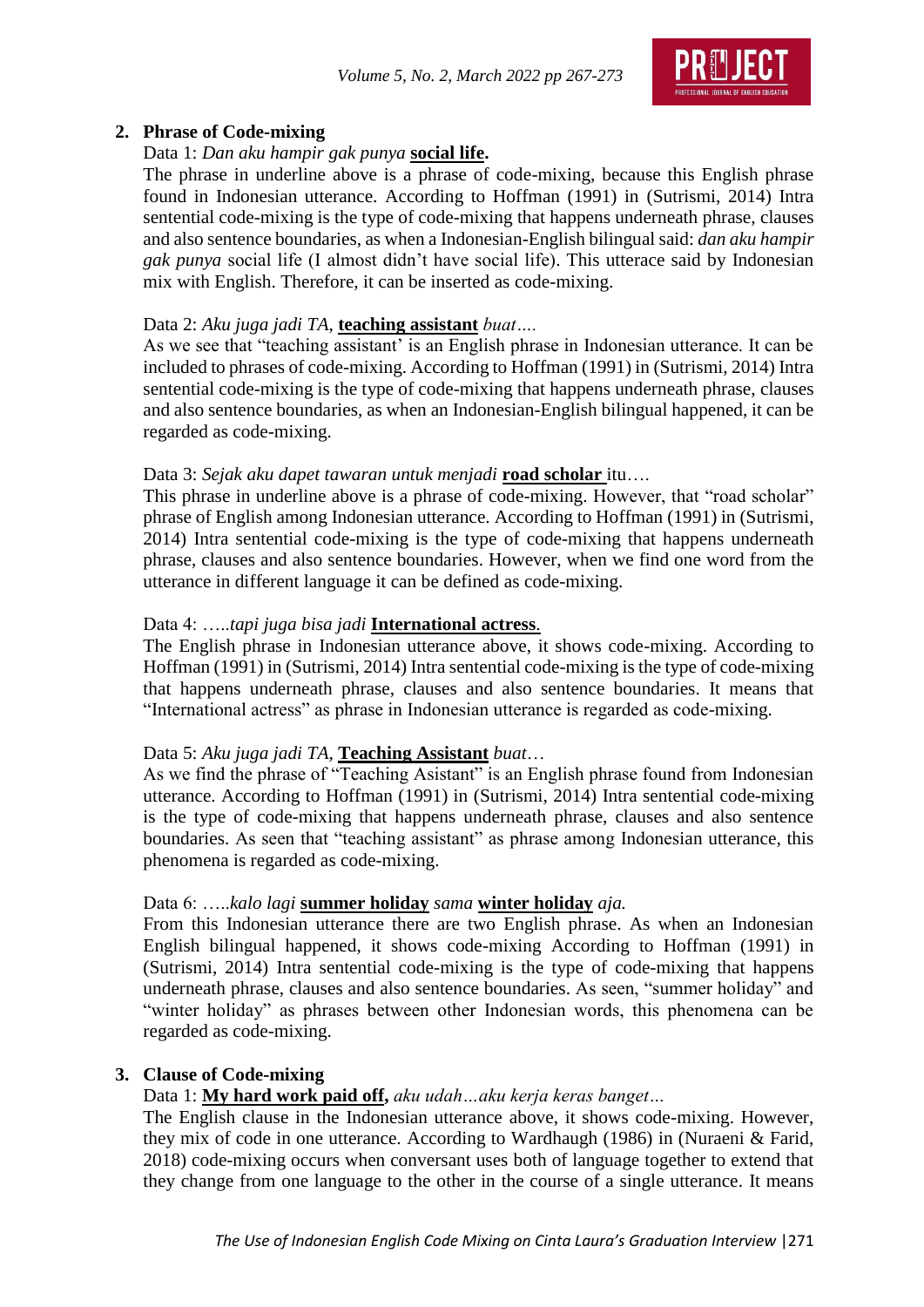

that clause "My hard work pay off" from the Indonesian utterance above can be included as code-mixing.

# Data 2: *Kalo aku mau sesuatu* **I'm gonna get it.**

The English clause of I'm gonna get it" is insert to clause of code-mixing. They mix of code in Indonesian utterance. According to Wardhaugh (1986) in (Nuraeni & Farid, 2018) code-mixing occurs when conversant uses both of language together to extend that they change from one language to the other in the course of a single utterance. As seen, "I'm gonna get it" as clause among other Indonesian words, this phenomena is regarded as Codemixing.

#### Data 3: *Apa aku kurang tau pengen jadi apa*, **I really don't know**.

As we see most of the utterance used Indonesian but the clause of "I really don't know" is English. However, this clause can be considered as clause of code-mixing. According to Wardhaugh (1986) in (Nuraeni & Farid, 2018) code-mixing occurs when conversant uses both of language together to extend that they change from one language to the other in the course of a single utterance. Therefore, when we find a word in different language from the utterance, it can be defined as code-mixing.

#### Data 4: **I don't really happy**, *karena aku orangnya…*

The clause in underline, it shows code-mixing. They mix of code in one Indonesian English utterance. According to Wardhaugh (1986) in (Nuraeni & Farid, 2018) code-mixing occurs when conversant uses both of language together to extend that they change from one language to the other in the course of a single utterance. As seen, when an Indonesian English bilingual happened, it can be regarded as code-mixing.

# **4. Word Repetition of Code-mixing**

Data: *Aku kerja keras banget setiap hari pokoknya* **school, school, school.**

As we find the word of "school" is an English word from the Indonesian utterance. And this "school" is repetition more than one word in the utterance. According to theory from (Purba, 2017) that word repetition is found in a wide range of languages group, though its can be a level of linguistic productivity varies. It means that "school" word in Indonesian utterance can inserted to be a word repetition of code-mixing.

According to (Wardhaugh, 1986b) in (Nuraeni & Farid, 2018) occurrence of bilingualism result in the phenomenon of code switching and code-mixing. Thus, Indonesian people support to speak in English or more languages at the same time. It can guide people to do language communication like Cinta Laura when she interviewed in her graduation event. Most of her viewers are Indonesian people, therefore she use code-mixing to give her statement to Media. The reason of people using code-mixing because their environment, education background and where they came from into the selection language used. It is very reasonable when people want to develop their ability and knowledge in a second language become bilingual.

# **CONCLUSION**

Code-mixing is a study that learns about the understanding of mixing two codes or more languages that speakers or writers situation without changing the meaning of the sentence. In this research, Cinta Laura applied Indonesian English code-mixing in her statement in the graduation interview. From the analysis of data above, it reveals that the linguistic forms which mostly used are: "Word" (7,32%), "Phrase" (2,75%), "Clause" (1,22%), and "Word Repetition"